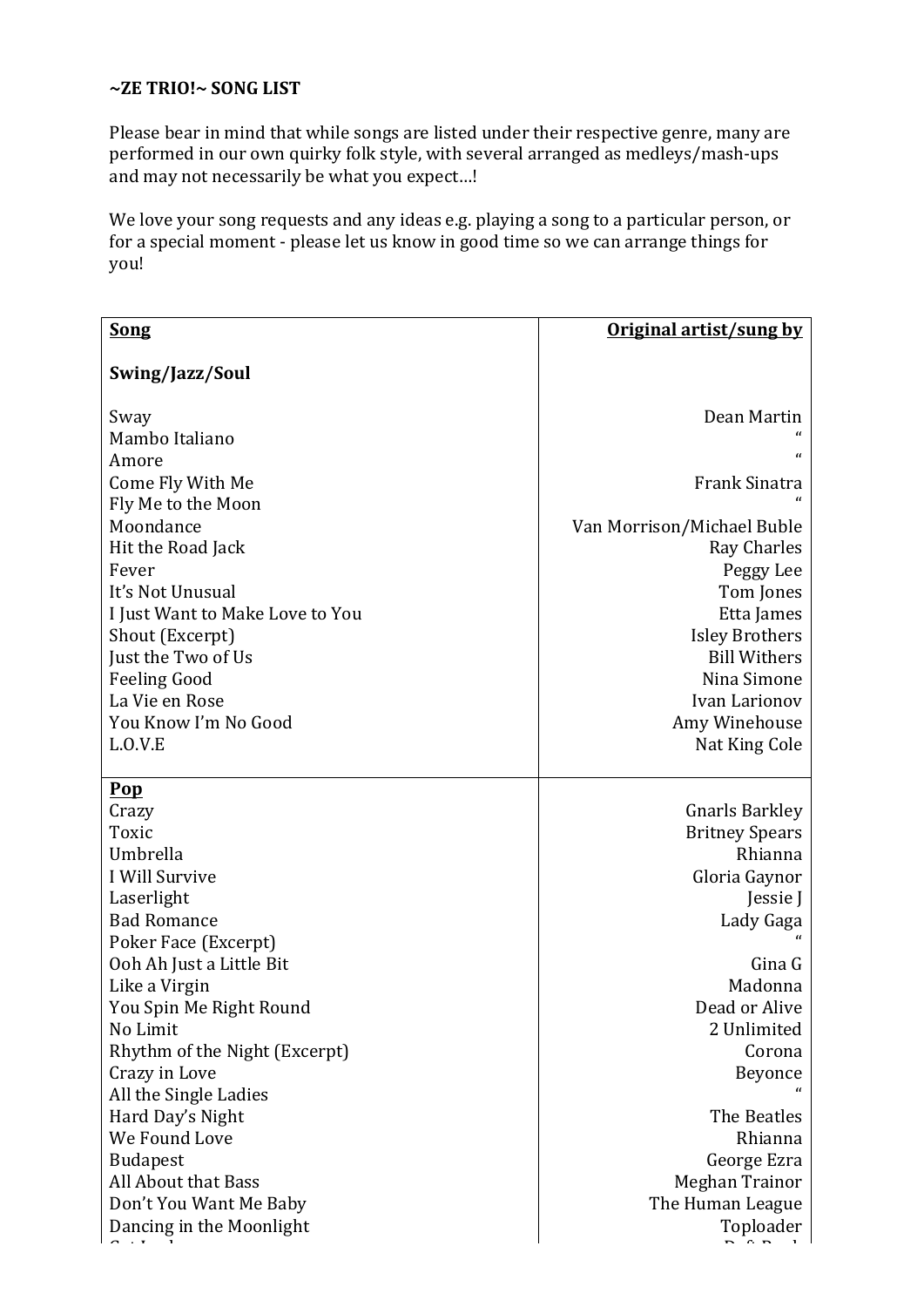| Valerie                                | The Zutons                     |
|----------------------------------------|--------------------------------|
| Shape of You                           | <b>Ed Sheeran</b>              |
| Paradise                               | George Ezra                    |
| You Got the Love                       | Florence & the Machine         |
| Watermelon Sugar                       | <b>Harry Styles</b>            |
|                                        |                                |
| <b>Rock/Indie/Blues</b>                |                                |
| Knights of Cydonia                     | Muse                           |
| Plug in Baby                           |                                |
| Unintended                             | $\epsilon$                     |
| Take Me Out                            | Franz Ferdinand                |
| High & Dry                             | Radiohead                      |
| Hey Joe                                | Jimi Hendrix                   |
| <b>Wind Cries Mary</b>                 |                                |
| <b>Red House</b>                       | $\epsilon$<br>$\epsilon$       |
| Voodoo Child (Excerpt: riff jam)       |                                |
| California                             | <b>Phantom Planet</b>          |
| Eye of the Tiger                       | Survivor                       |
| I Believe in a Thing Called Love       | The Darkness                   |
| Don't Stop Believin'                   | Journey                        |
| Sweet Child of Mine                    | Guns N' Roses                  |
| I'm a Believer                         | The Monkees<br><b>Bastille</b> |
| Pompeii<br>House of the Rising Sun     | The Animals/Unknown            |
| Secret Agent Man                       | Johnny Rivers                  |
| <b>Counting Stars</b>                  | One Republic                   |
| <b>Ghost Busters</b>                   | Ray Parker Jr.                 |
| <b>London Calling</b>                  | The Clash                      |
| Shipping up to Boston                  | Dropkick Murphys               |
| <b>Fat Bottomed Girls</b>              | Queen                          |
| I Want to Break Free                   |                                |
| We Will Rock You                       | "                              |
| Flowers in Your Hair                   | Lumineers                      |
| Tequila                                | The Champs                     |
| Teenage Dirtbag                        | Wheatus                        |
| Mr. Brightside                         | The Killers                    |
| Wonderwall                             | <b>Oasis</b>                   |
| <b>Classical</b>                       |                                |
|                                        |                                |
| Libertango                             | Astor Piazolla                 |
| Czardas                                | Vittorio Monti                 |
| Symphony No. 5 in C Minor (excerpt)    | Beethoven                      |
| Hoe Down (excerpt)                     | Aaron Copland                  |
| Carmen - L'amour est un oiseau rebelle | Georges Bizet                  |
|                                        |                                |
| <b>Film/TV/Musical Theatre/Games</b>   | (Originally from)              |
| Miserlou                               | <b>Pulp Fiction</b>            |
| <b>Chariots of Fire</b>                | <b>Chariots of Fire</b>        |
| Can You Feel the Love Tonight          | The Lion King                  |
| La Valse d'Amelie                      | Amelie                         |
| L'Autre Valse d'Amelie                 |                                |
| Singing in the Rain (Excerpt)          | Singing in the Rain            |
| Doctor Who theme                       | Doctor Who                     |
|                                        |                                |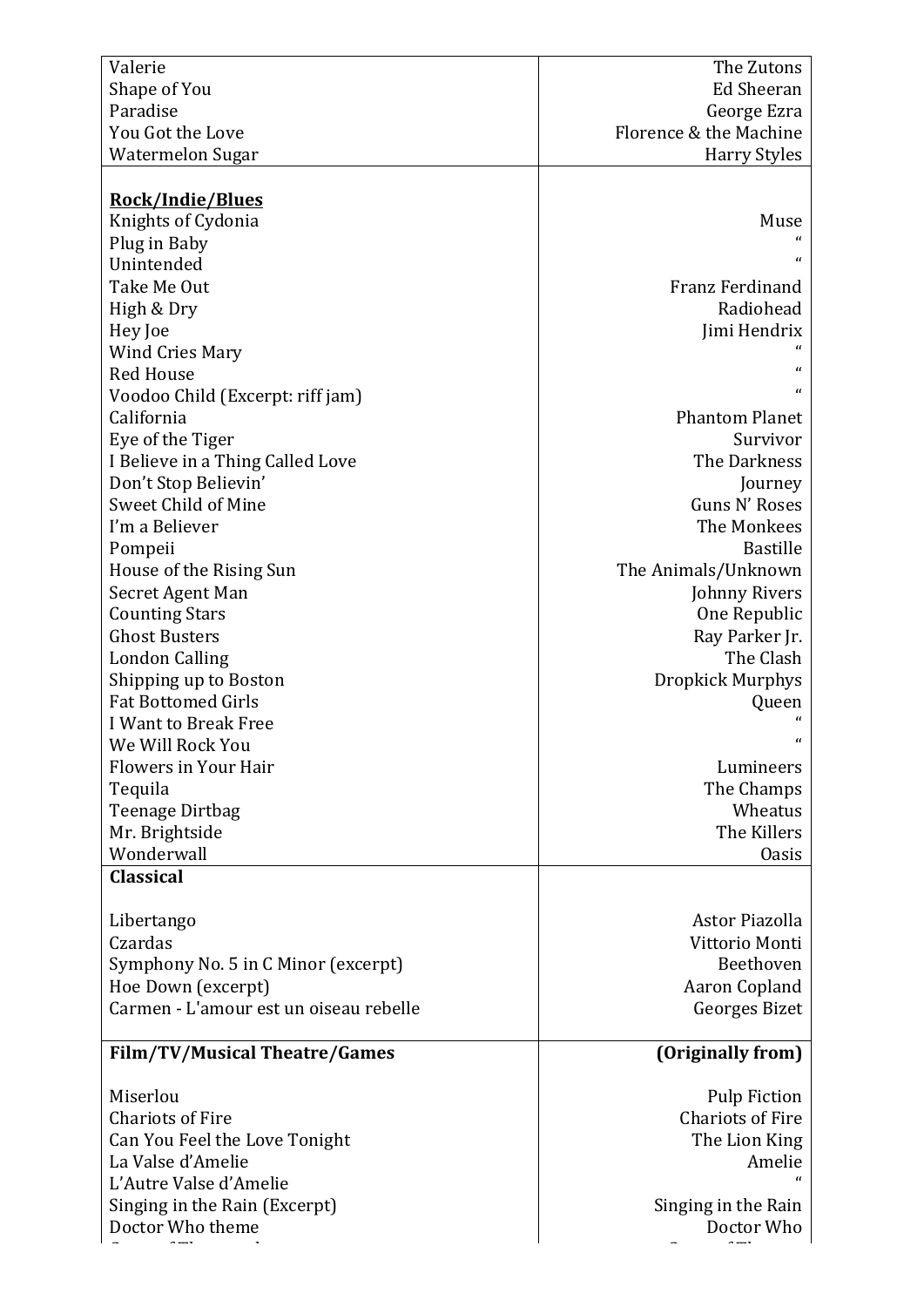| I Wanna Be Like You         | Jungle Book                |
|-----------------------------|----------------------------|
| Spoonful of Sugar           | Mary Poppins               |
| The Simpsons                | The Simpsons               |
| <b>Bear Necessities</b>     | Jungle Book                |
| Under the Sea               | The Little Mermaid         |
| Mos Eisley Cantina Song     | <b>Star Wars</b>           |
| James Bond theme            | James Bond                 |
| The Curse of Monkey Island  | The Curse of Monkey Island |
| Oom Pah Pah                 | <b>Oliver</b>              |
| Hip Hop/R&B/Electronic/Trap |                            |
|                             |                            |
| <b>Come Dance Wiv Me</b>    | Dizzee Rascal              |
| 0 <sub>men</sub>            | The Prodigy                |
| Sandstorm                   | Darude                     |
| Old Town Road               | Lil Naz x                  |
| That's What I Want          |                            |
|                             |                            |
| <b>Folk</b>                 |                            |
|                             |                            |
| Hallelujah                  | Leonard Cohen              |
| Harvest Home (jig)          | Unknown                    |
| Weasel's Revenge (reel)     | Unknown                    |
| Korobeiniki (Tetris theme)  | Jan Hurst                  |
| Kalinka Malinka             | Unknown                    |
| Rattlin' Bog                | Unknown                    |

# **EXAMPLE SET-LISTS:**

### **2x 45min sets**

Sway - Dean Martin Moondance - Van Morrison Korobeiniki (Tetris theme) - Unknown Under the Sea - The Little Mermaid High & Dry - Radiohead Libertango - Astor Piazolla Take Me Out - Franz Ferdinand Hard Day's Night – The Beatles Fat Bottomed Girls - Oueen Czardas - Vittorio Monti Pompeii - Bastille We Found Love - Rhianna Amore - Dean Martin

I Wanna Be like You - Jungle Book Hit the Road Jack - Ray Charles Like a Virgin - Madonna Game of Thrones/Crazy-Toxic - Gnarls Barkley/Britney Spears You Spin Me Right Round - Dead or Alive Budapest – George Ezra Sweet Child of Mine - Guns 'N Roses I Will Survive - Gloria Gaynor Come Dance Wiv Me - Dizzee Rascal Spoonful of Sugar – Mary Poppins I'm a Believer - The Monkees